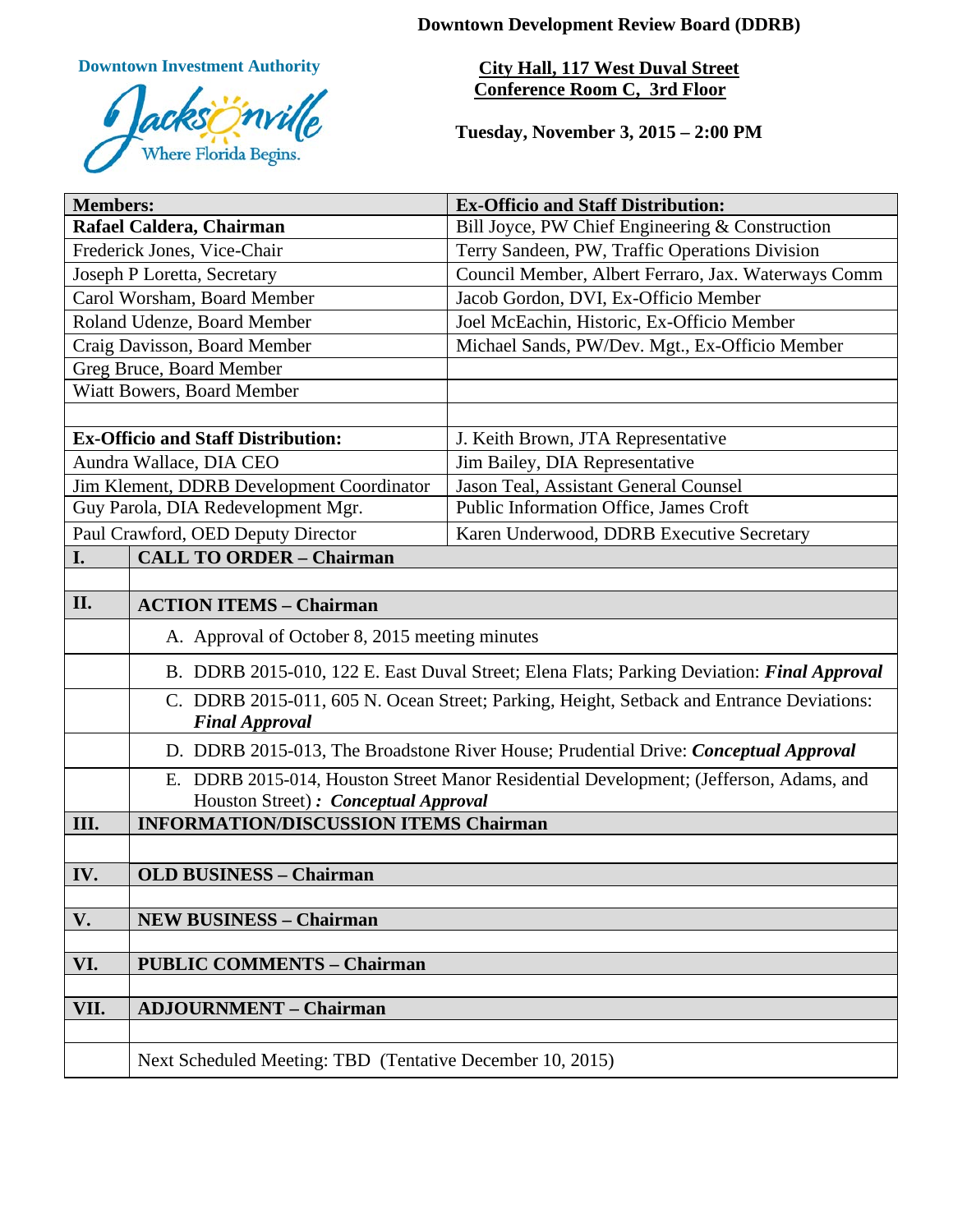

**Downtown Investment Authority Downtown Development Review Board (DDRB)** 

**City Hall, 117 West Duval St. 3rdFloor, Conference Room C**

*Tuesday, November 3, 2015- 2:00 p.m.*

#### *MEETING* **MINUTES**

**Board Members Present:** Chairman R. Caldera, F. Jones, J. Loretta, C. Worsham, and C. Davisson

**Board Members Not Present:** W. Bowers and R. Udenza

**DIA Board Members Present:** None

**DIA Staff Present:** Aundra Wallace, DIA CEO; Guy Parola, DIA Manager; Jim Klement, Staff Liaison; and Karen Underwood, Executive Secretary

**Representing Office of City Council:** Albert Ferraro

**Representing Office of the Mayor:** Dr. Johnny Gaffney

**Representing Office of General Counsel:** Jason Teal

#### **I. CALL TO ORDER**

Chairman Caldera convened the meeting with a quorum present and called the meeting to order at approximately 2:00 p.m.

Chairman Caldera asked anyone wishing to speak on a particular project to complete a public speaker card and reminded Board members to disclose if they had any ex-parte communication with any of the applicants presenting projects today or conflicts of interest prior to the item being addressed by the Board.

# **II. ACTION ITEMS**

# **A. APPROVAL OF THE OCTOBER 8, 2015 DDRB MEETING MINUTES**

**A MOTION WAS MADE BY BOARD MEMBER LORETTA AND SECONDED BY BOARD MEMBER WORSHAM APPROVING OCTOBER 8, 2015 DDRB MEETING MINUTES. THE MOTION PASSED UNANIMOUSLY 5-0.** 

**A MOTION WAS MADE BY BOARD MEMBER WORSHAM AND SECONDED BY BOARD MEMBER JONES APPROVING SEPTEMBER 17, 2015 NOMINATION COMMITTEE MINUTES** 

# **B. DDRB 2015-010, 122 E. DUVAL STREET; ELENA FLATS; PARKING DEVIATION FINAL APPROVAL**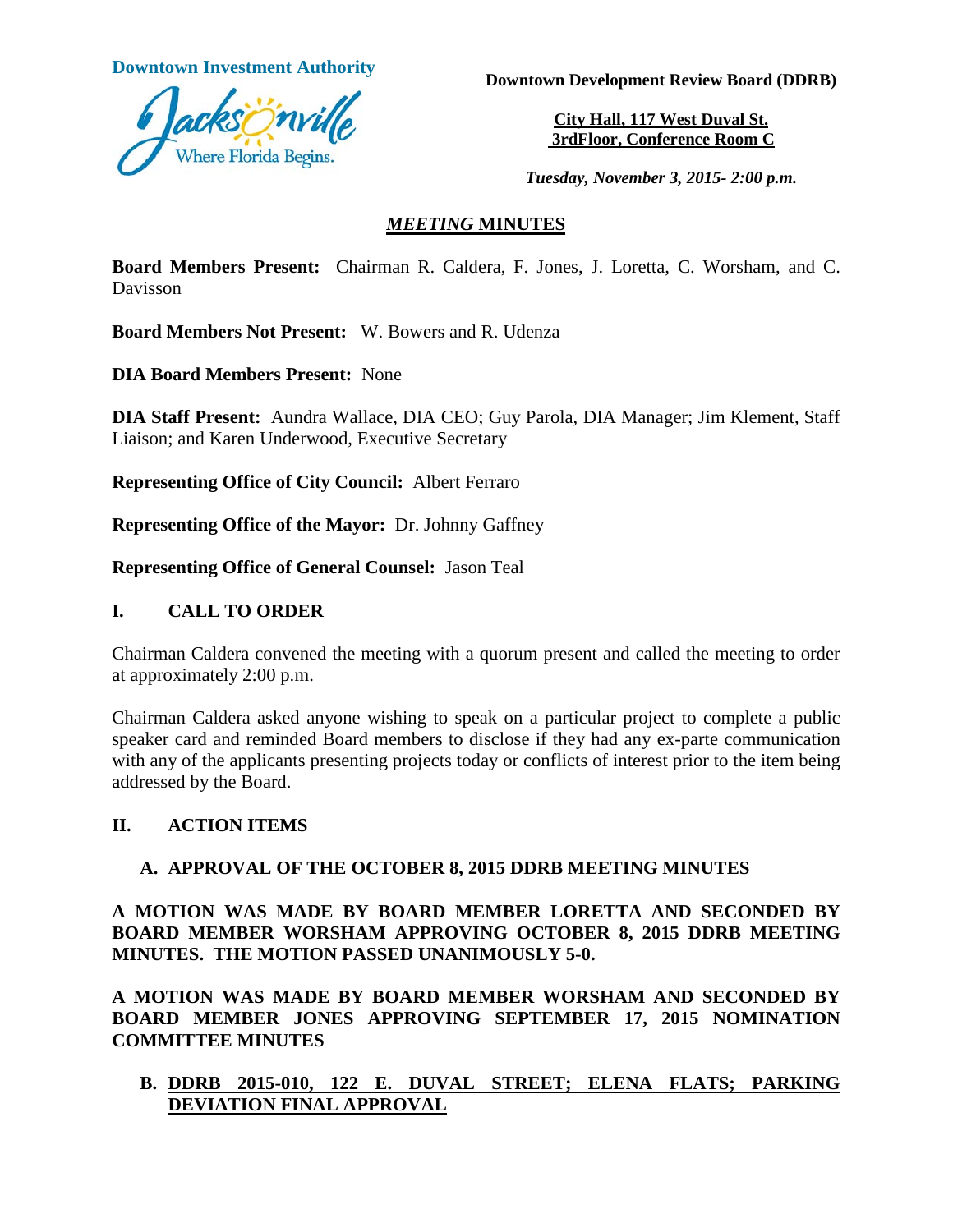Downtown Development Review Board (DDRB) November 3, 2015 Page 2 of 3

Mr. Klement reviewed the staff report dated November 3, 2015 for DDRB Application 2015 - 010 for final approval.

Bill Bishop provided a presentation.

#### **A MOTION WAS MADE BY BOARD MEMBER JONES AND SECONDED BY BOARD MEMBER LORETTA APPROVING DDRB 2015-010 FOR FINAL APPROVAL. THE MOTION PASSED UNANIMOUSLY 5-0.**

#### **C. DDRB 2015-011 605 N. OCEAN STREET; PARKING, HEIGHT, SETBACK AND ENTRANCE DEVIATIONS: FINAL APPROVAL**

Mr. Klement reviewed the staff report dated November 3, 2015 for DDRB Application 2015-011 for final approval.

Steve Diebenow provided a presentation.

# **A MOTION WAS MADE BY BOARD MEMBER WORSHAM AND SECONDED BY BOARD MEMBER DAVISSON APPROVING DDRB 2015-011, FOR FINAL APPROVAL. THE MOTION PASSED UNANIMOUSLY 5-0**

# **D. DDRB 2015-013, THE BROADSTONE RIVER HOUSE; PRUDENTIAL DRIVE CONCEPTUAL APPROVAL**

Mr. Klement reviewed the staff report dated November 3, 2015 for DDRB Application 2015-013 for conceptual approval.

Jason Sheppard, Dwell Design Studios provided a presentation.

# **A MOTION WAS MADE BY BOARD MEMBER JONES AND SECONDED BY BOARD MEMBER LORETTA APPROVING DDRB 2015-013 FOR CONCEPTUAL APPROVAL THE MOTION PASSED UNANIMOUSLY 5-0**

# **E. DDRB 2015-014 HOUSTON STREET MANOR RESIDENTIAL DEVELOPMENT; (JEFFERSON, ADAMS, AND HOUSTON STREET) CONCEPTUAL APPROVAL**

Mr. Klement reviewed the staff report dated November 3, 2015 for DDRB Application 2015- 014.

James Johns, President of Solid Rock Engineer provided a presentation.

Board Member Loretta recommended having a 30 minute workshop after the applicants meet with Public Works department. Mr. Teal advised staff to advertise public meeting notice.